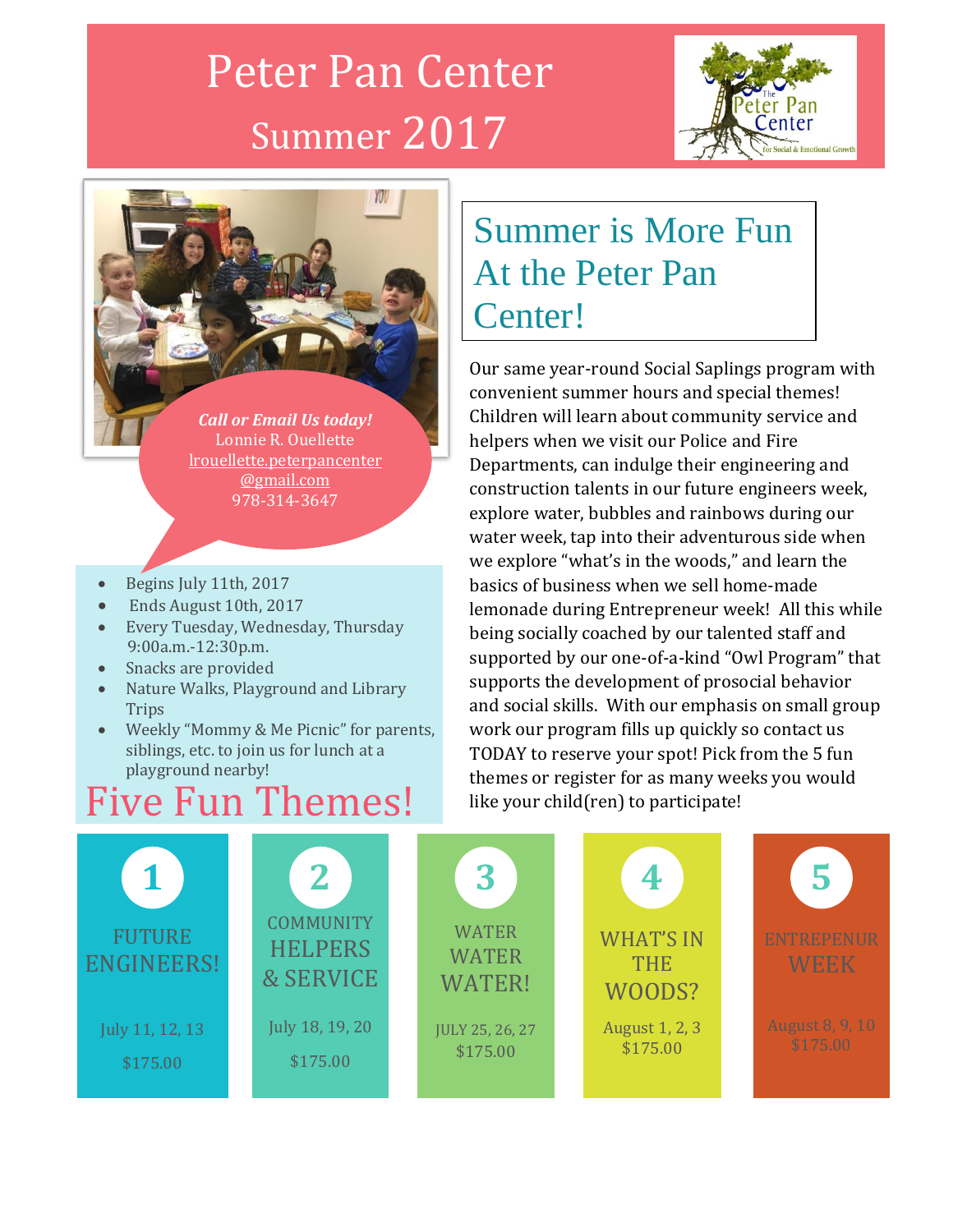## The Peter Pan Center



**Suite 201 Boxboro, MA (978)263-4947 www.peterpancenter.com** For Social & Emotional Growth

Lonnie R. Ouellette, M.A./M.Ed./LABA Parent Education/Behavior Specialist [lrouellette.peterpancenter@gmail.com](mailto:lrouellette.peterpancenter@gmail.com) Cell: 978-314-3647

Kristin Normandin, BS Social Coach [Knormandin.peterpancenter@gmail.com](mailto:Knormandin.peterpancenter@gmail.com) Cell: 508-331-2927

**Registration Form**

#### **Summer Social Saplings**

This is a five week early childhood (ages 3-6) program running on Tuesday, Wednesday and Thursday mornings from 9-12:30 facilitated by Kristin Normandin, PPC Social Coach and Marissa Huntington, an Early Childhood Educator. Lonnie R. Ouellette will be available for behavioral consultation. It is designed to incorporate language-based, sensory-motor and gross-motor activities to foster physical development, attending to a speaker, initiating and sustaining peer communicative interactions, and further developing peer referencing skill acquisition in the context of fun cooperative activities. Visual strategies along with positive behavioral supports will facilitate social skill acquisition and social language skill development in structured and unstructured formats. Individual behavioral consultation to each camp participant by Lonnie will occur as warranted for reinforcement programming, behavioral strategies, and interventions that may interfere with social skill acquisition, and the development of prosocial behaviors. Program educators can meet individually with parents to incorporate IEP benchmarks into the program at their request. A parent support, networking, and sharing opportunity will be available weekly at our "Mommy and Me Picnic" (Of course, dads, siblings, and grandparents are welcome too)! The "Mommy and Me Picnic" group will release at 11:00 on Thursdays and reconvene at the playground (or indoors at PPC if weather interferes) where parents and caretakers can see their children apply their social skills and can connect with other families as well! Each week's curriculum and related activities will be designed and developed using a thematic approach.

The following themes will be presented during the scheduled weeks:

| July 11 <sup>th</sup> , 12 <sup>th</sup> , 13 <sup>th</sup> | <b>Future Engineers!</b>              |
|-------------------------------------------------------------|---------------------------------------|
| July 18 <sup>th</sup> , 19 <sup>th</sup> , 20 <sup>th</sup> | <b>Community Helpers and Service!</b> |